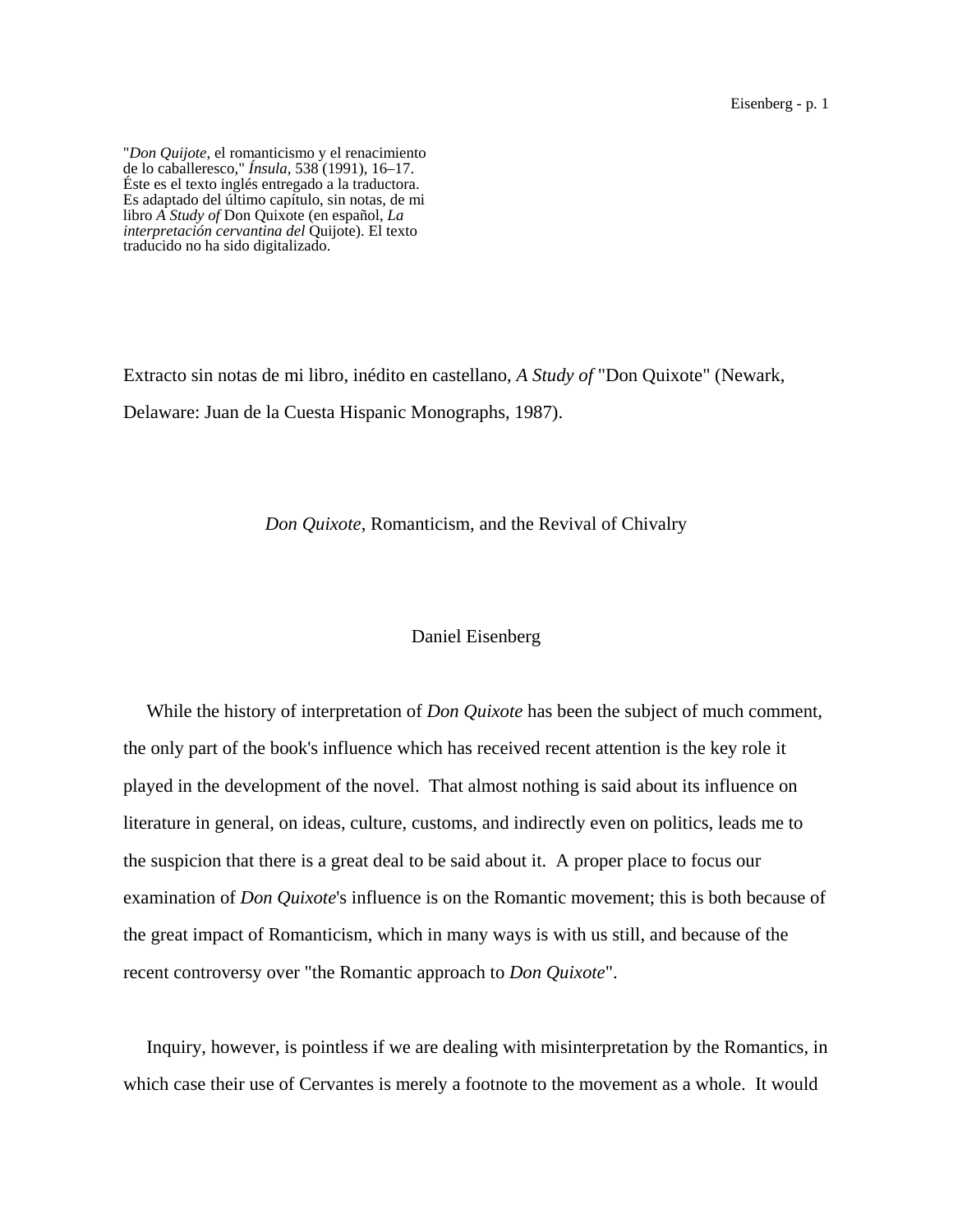seem, however, that this is not the case. We owe them a great deal: the birth of modern Cervantine studies, which, along with the birth of Hispanism in general is, if not inseparable from the birth of Romanticism, very closely linked to it. The Romantics were the first to suggest the work's complexity, different levels, and self-reflective nature; they were the ones who pointed out that the "extraneous" stories of Part I are indeed an integral part of the book. They were also the first to describe the linguistic finesse of Cervantes' writings, the first to see Cervantes' use of lower-class characters as a positive feature. Finally, they were also the first to understand Cervantes' complex views on chivalry: that while attacking untruthful chivalric literature, he was defending what he understood to be true chivalry, and had considerable sympathy for some of the books he was attacking, if only they were presented and understood as literature ("poetry"), instead of history.

 The examination of *Don Quixote'*s influence on the movement is, then, a legitimate question. It would seem, right from the very start, that its influence must have been considerable. *Don Quixote* was *the* novel in eighteenth-century England, in which novel was *the* genre. Practically every aspect and phase of German life between 1750 and 1800, so far as it is reflected in literature, is directly or indirectly related to *Don Quixote*. Spain was the favorite country of the early Romantic movement in both England and Germany, and *Don Quixote* its favorite book. Virtually all of the contradictory themes which have been found in the Romantic movement are ones which the Romantics said they found in Cervantes.

 It is no easy matter, however, to specify the influence of a book which was perceived contradictorily, sometimes by a single person, on a movement of which there is no definition. Without entering into the controversy over the definition of the Romantic movement, I will limit my comments to showing that the Germans and Englishmen who shaped the Romantic movement had the greatest admiration for *Don Quixote*. I focus on Germany and England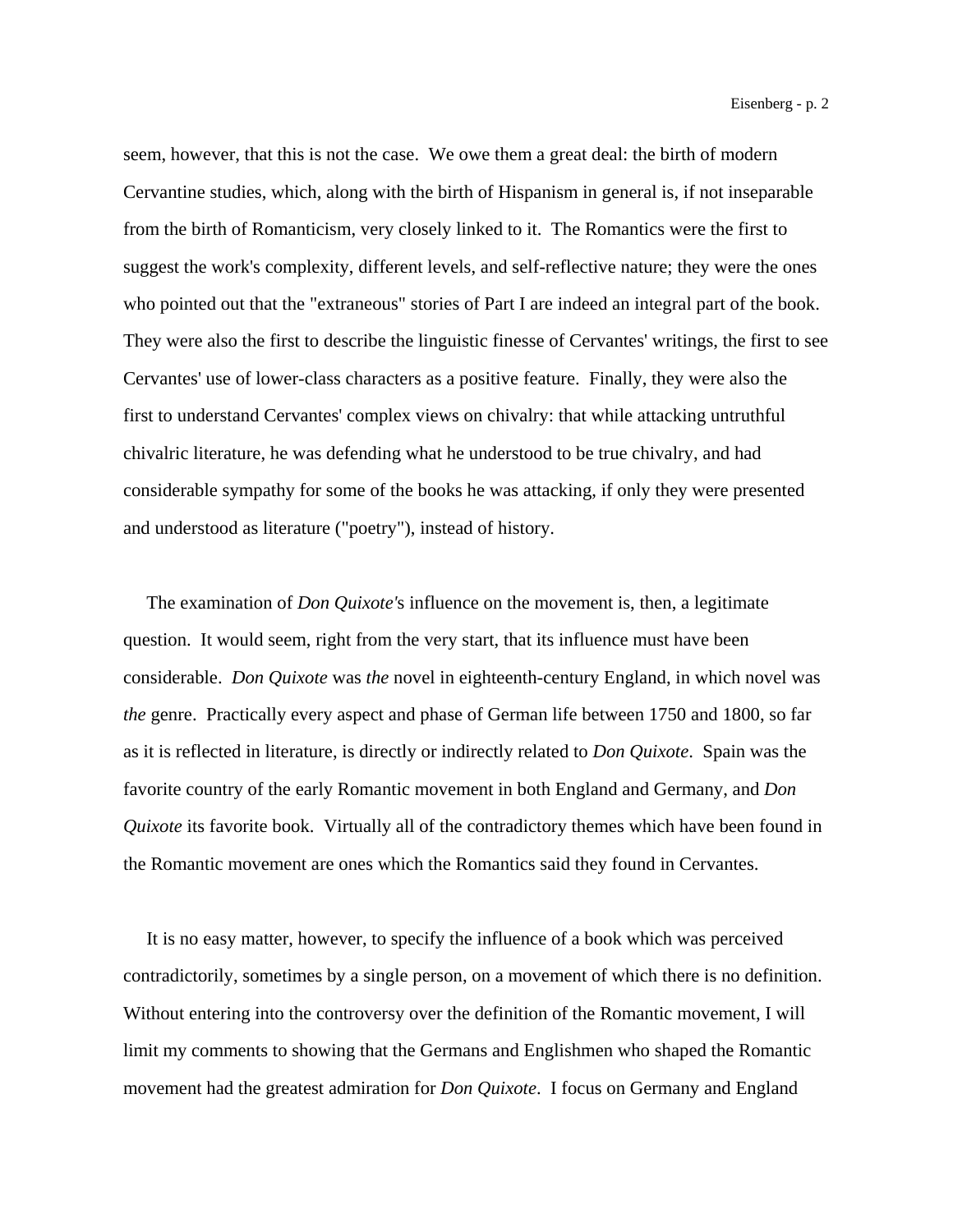because those are both the countries in which *Don Quixote* was at the time the most popular, and in at the very least a curious coincidence, the countries in which the Romantic movement began and with which it is most often associated. I will subsequently discuss two themes.

 The two men more than anyone else credited with starting the Romantic movement are the brothers Friedrich and August Wilhelm Schlegel. The younger Friedrich is the movement's spiritual and philosophical father; to him is ascribed "the discovery of the whole romantic theory and the first use of the term 'romanticism' as the designation of a distinct phase in literary history." He found in Cervantes "le véritable artiste romantique," "inspiré et conscient." *Don Quixote* was for him the model of the novel, and the novel, "Spain's heritage," is *the* romantic genre. [[Nota al traductor: heritage = patrimonio.]]

 Less original, but a very important popularizer, both within and outside Germany, of the ideas of his brother is August Wilhelm Schlegel. As an indication of his importance, he is responsible for the famous distinction between classic and romantic; although he did not invent the contrast, he formulated it in a manner which gained general acceptance and spread widely in Germany and beyond. He proclaimed *Don Quixote* the "perfect masterwork of higher romantic art."

 It is Ludwig Tieck, however, who is usually considered the head of the German Romantic school; though his prestige has shrunk, he was at the time a man of great influence and stature. Tieck is also the first German to take a special interest in Spanish literature in general, of which he accumulated a remarkable library.

 Tieck's friendship with Cervantes was as a youth sealed for life; *Don Quixote* was for a long time his daily companion. *Don Quixote*, he wrote is "surely the only book in which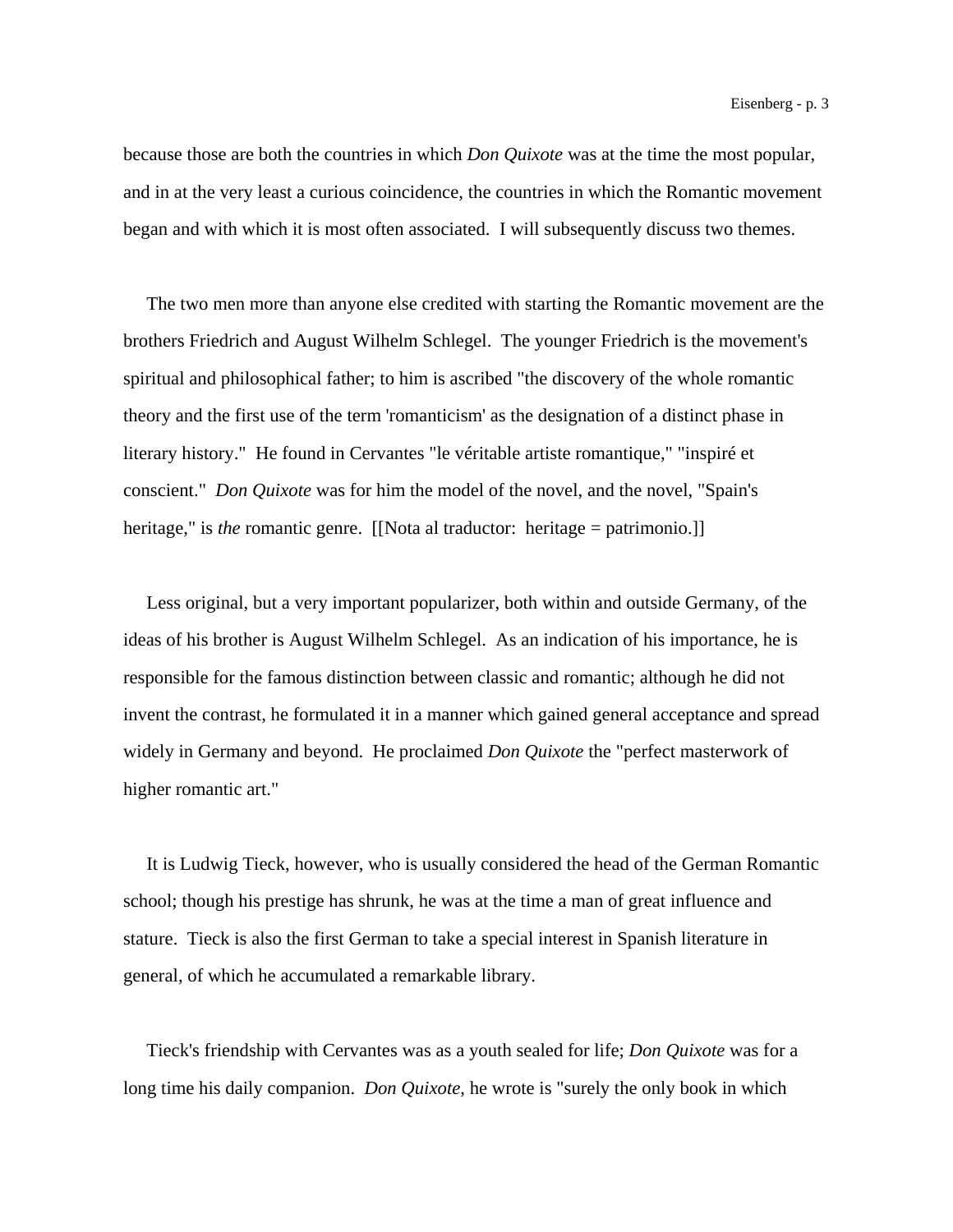humor, pleasure, jest, seriousness and parody, poetry and wit, the greatest imaginary adventures and the harshest realities of life have been raised into a genuine work of art." Tieck translated *Don Quixote* into German (1799-1801); his daughter, at his suggestion, translated *Persiles* (1837), for which translation he wrote an introduction.

 The study of Cervantine influence on English Romanticism is more difficult. There is unfortunately no survey of Cervantine or other Spanish influence on English literature during this period, akin to Violet Stockley's *German Literature as Known in England 1750-1830*, or the various studies of the Hispanic influence in the United States as well as in Germany. The most complete survey, Martin Hume's *Spanish Influence on English Literature*, scarcely goes beyond the seventeenth century, the possibility of influence on the English Romantics seemingly never having occurred to the author, and Edwin B. Knowles, Jr., while helpfully studying *Don Quixote* in England during the period 1605-1660, correctly points out that it is the only period which has been thoroughly combed for Cervantes' influence. However, we can mention, as a start, the case of Wordsworth, the author of the manifesto of the English romantic movement, the signal for the break with the age of neoclassicism. He himself gave *Don Quixote* a central place in his autobiographical *Prelude*.

 To strengthen the case for influence, setting aside such potentially rewarding topics as Cervantes' influence on the Romantic idea of the hero or view of nature or love, I will limit my comments to two particularly confused areas, in which aspects of the birth of Romanticism seem inexplicable without the direct and indirect influence of *Don Quixote* and the Spanish chivalric books for which Cervantes' text served as introduction. The first of these is the revival of interest in medieval literature ("romances"): the term "Romantic" was applied to the movement because it meant "in the spirit of romances," and the recognized expert on romances, author of what the younger Schlegel called "the most romantic of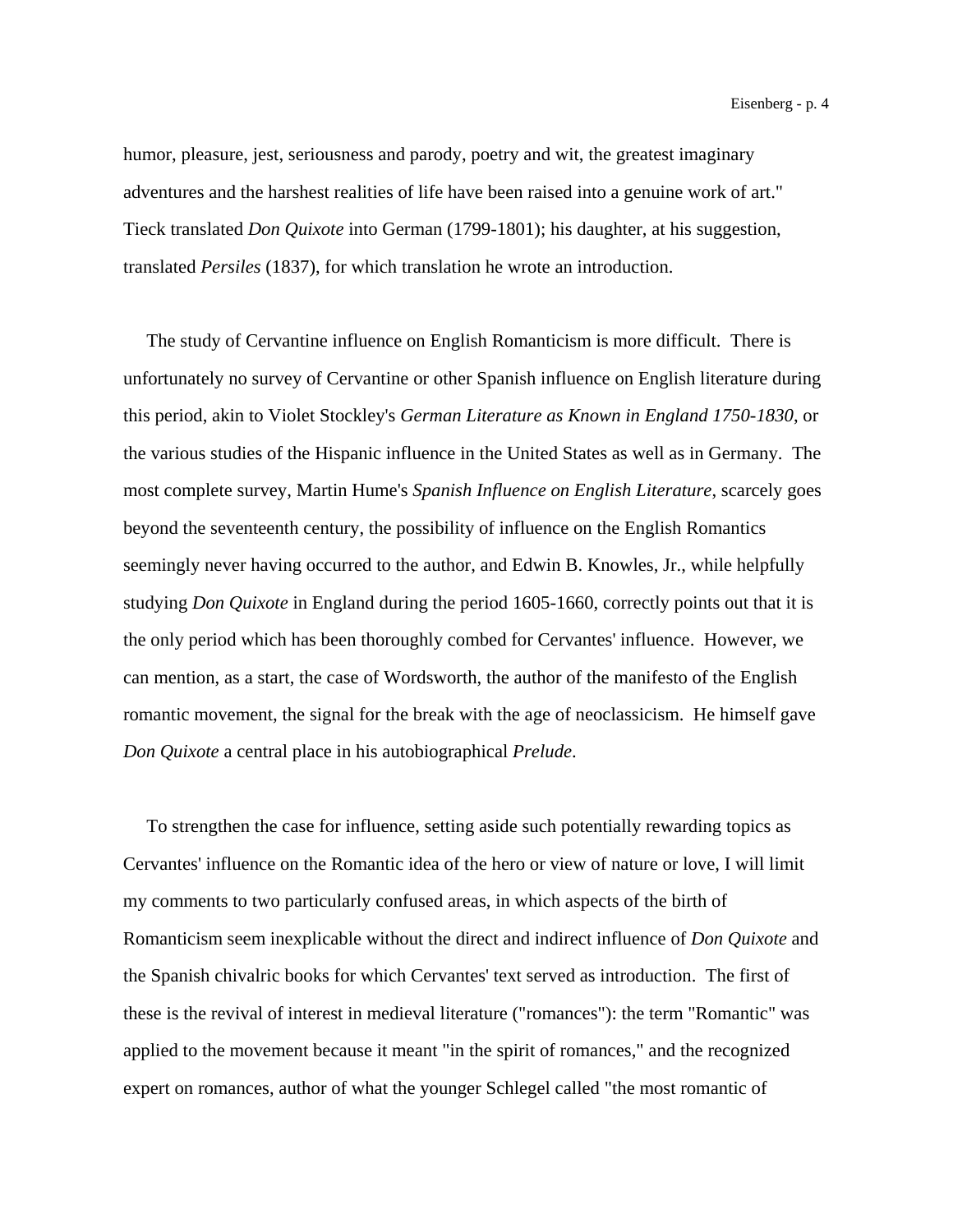romances," was Cervantes.

 Johann Jakob Bodmer offered in 1741 the first German critical analysis of *Don Quixote*. He was also the discoverer of German medieval literature, publishing Wolfram's *Parzival* in 1754 and a partial edition of the *Niebelungenlied* in 1757. The revival was continued by those Cervantine enthusiasts, the Schlegel brothers and Tieck.

 In England, Thomas Percy initiated the revival of medieval literature and shaped contemporary English poetry with his very influential *Reliques of Ancient English Poetry*. Percy's study of Spanish literature, however, was earlier, and more important than his betterknown projects involving Scandinavian, Oriental, and Hebrew literature. In his earliest extant letter he refers to his use of "editions" of *Don Quixote*, which he called repeatedly his favorite book. He collected the books ("romances") in Don Quixote's library, with a view to publishing annotations of to the book, as well as a revised translation. One can well argue that his favorite book influenced him to study the medieval period.

 Southey, intimate of Coleridge, during this period named, through Scott's influence, poet laureate of England, felt that it was only because "these Spanish histories of chivalry were so villainously rendered [translated] that they produced so little effect upon our literature." To remedy this deficiency, he published English versions of *Amadis* (1803) and *Palmerin of England* (1807); a copy of his translation of *Palmerin* had a considerable influence on the poetry of John Keats, who also knew *Amadis*. These works were followed by Southey's translation of the *Chronicle of the Cid* (1808), and his own work on the Spanish king Rodrigo (1814). It was immediately afterwards (1816) that the first edition of Malory in nearly two centuries was published, giving birth to Arthurian scholarship in England and beginning the revival of Arthurian literature that has lasted to the present day.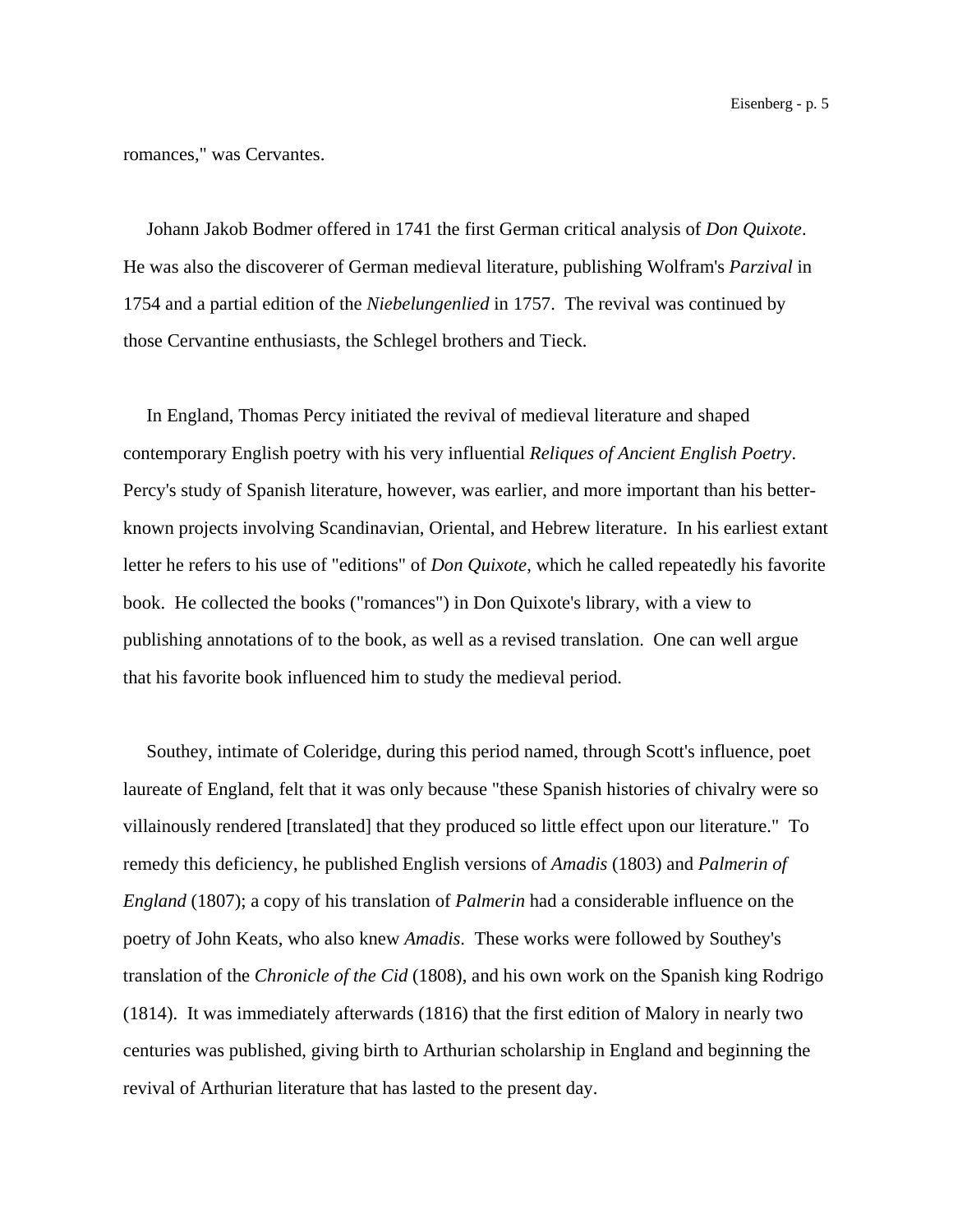A further development which would seem inexplicable without Cervantes' influence is the great cult of chivalry in nineteenth-century England and Germany and to a lesser extent in the South of the United States, today almost for gotten because so embarrassing, and so disastrous in its final product. The revival of chivalry in England is primarily attributable to Sir Walter Scott. He was the most famous living author in the world in the early nineteenth century, the one who, incidentally, Spanish authors have imitated more than any other; he was also the favorite author of king George IV. At one point five dramatic adaptations of *Ivanhoe* were running in London simultaneously.

 Scott had the most unbounded admiration for Cervantes; he compared himself to Cervantes as an author. While it was the *Exemplary Novels* that had first inspired him with the ambition of excelling in fiction, he knew *Don Quixote* well. He read it in the original, and apparently used it as a Baedeker for his extended tour into the land of romance books. At one point he seriously contemplated doing an English translation. Over 100 allusions to *Don Quixote* in Scott's works have been collected.

 Clara Snell Wolfe has observed that "a very extensive phase of Scott's writing--the choice of medieval chivalresque material for his novels--may owe much to his reading of Spanish.... That the typically chivalresque in Scott finds its counterpart in *Don Quixote* and likewise in *Amadís*, its model, is manifest." The beginning of Scott's Waverley novels, in general his shift from writing chivalric verse ("The Lay of the Last Minstrel") to prose was his contact with *Amadis*, through Southey's translated text. In his review of that book, he remarks that "the fame of *Amadis de Gaul* has reached to the present day, and has indeed become almost provincial in most languages of Europe. But this distinction has been attained rather in a mortifying manner: for the hero seems much less indebted for his present renown to...Montalvo...than to Cervantes."